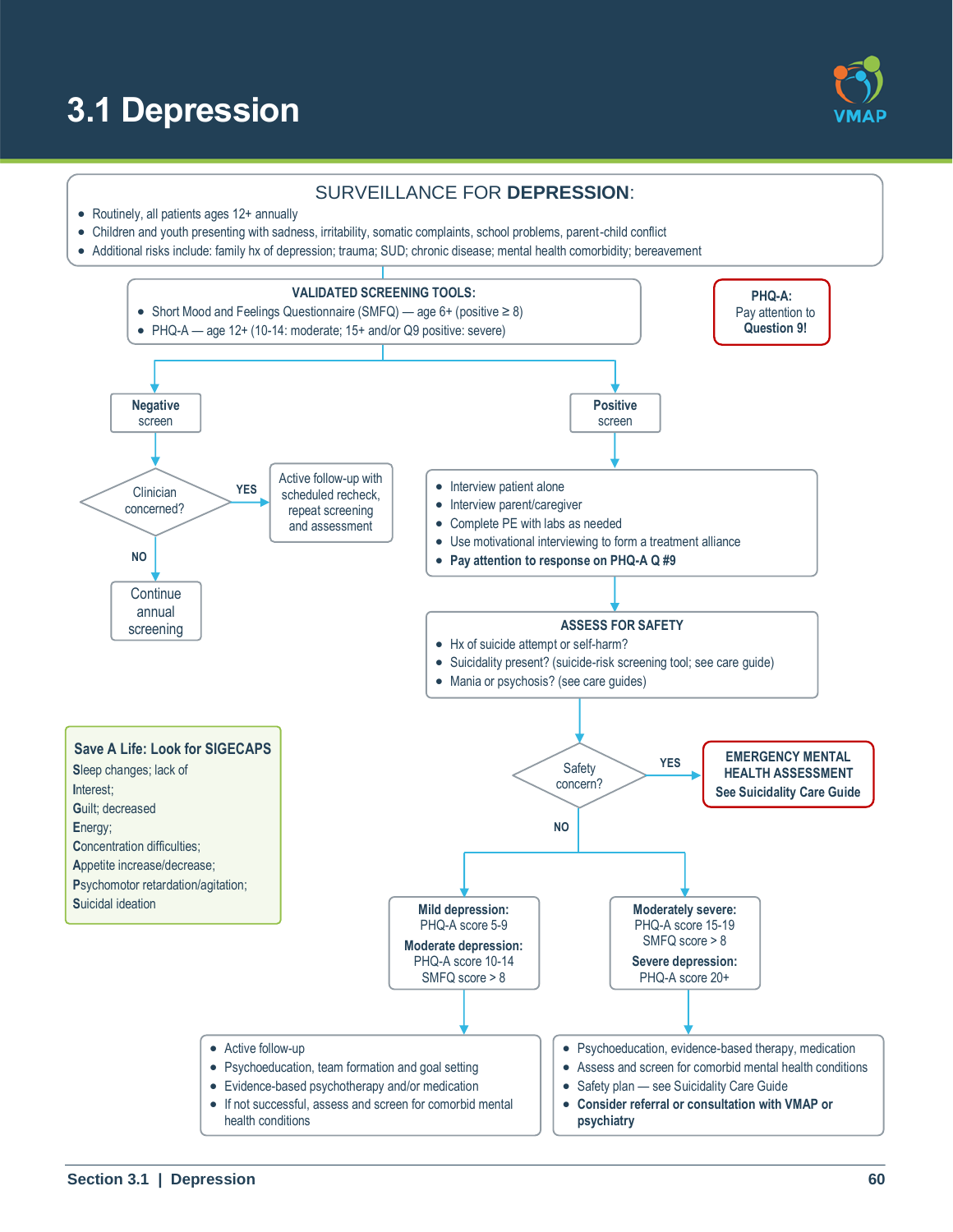# **PHQ-9: MODIFIED FOR TEENS (PHQ-A)**

**Name:** \_\_\_\_\_\_\_\_\_\_\_\_\_\_\_\_\_\_\_\_\_\_\_\_\_\_\_\_\_\_\_\_\_**Clinician:** \_\_\_\_\_\_\_\_\_\_\_\_\_\_\_\_\_\_\_\_\_\_\_\_\_\_\_\_\_\_ **Date:**\_\_\_\_\_\_\_\_\_\_\_

Instructions: How often have you been bothered by each of the following symptoms during the past **two weeks**? For each symptom put an "**X**" in the box beneath the answer that best describes how you have been feeling.

|                                                                                                                                                                                                    | <b>Not</b><br>At All    | <b>Several</b><br><b>Days</b> | <b>More Than</b><br><b>Half the Days</b> | <b>Nearly</b><br><b>Every Day</b> |  |  |
|----------------------------------------------------------------------------------------------------------------------------------------------------------------------------------------------------|-------------------------|-------------------------------|------------------------------------------|-----------------------------------|--|--|
| Feeling down, depressed, irritable, or hopeless?<br>1.                                                                                                                                             | $\Box$                  | $\Box$                        | $\Box$                                   | $\Box$                            |  |  |
| Little interest or pleasure in doing things?<br>2.                                                                                                                                                 | П                       | $\Box$                        | $\Box$                                   | $\Box$                            |  |  |
| Trouble falling asleep, staying asleep, or sleeping too<br>3.<br>much?                                                                                                                             | П                       | $\mathsf{L}$                  | $\mathsf{L}$                             | $\mathsf{L}$                      |  |  |
| Poor appetite, weight loss, or overeating?<br>4.                                                                                                                                                   | $\Box$                  | $\Box$                        | $\Box$                                   | $\Box$                            |  |  |
| Feeling tired, or having little energy?<br>5.                                                                                                                                                      | П                       | П                             | П                                        | $\Box$                            |  |  |
| Feeling bad about yourself - or feeling that you are a<br>6.<br>failure, or that you have let yourself or your family<br>down?                                                                     | П                       | $\mathsf{L}$                  |                                          |                                   |  |  |
| Trouble concentrating on things like school work,<br>7.<br>reading, or watching TV?                                                                                                                | П                       | $\mathsf{L}$                  |                                          |                                   |  |  |
| Moving or speaking so slowly that other people could<br>8.<br>have noticed?<br>Or the opposite - being so fidgety or restless that you<br>were moving around a lot more than usual?                | $\Box$                  | $\mathsf{L}$                  | П                                        | Ш                                 |  |  |
| Thoughts that you would be better off dead, or of<br>9.<br>hurting yourself in some way?                                                                                                           | $\Box$                  | □                             | $\Box$                                   | $\Box$                            |  |  |
| In the past year have you felt depressed or sad most days, even if you feel okay sometimes?<br>$\Box$ No<br>$\Box$ Yes                                                                             |                         |                               |                                          |                                   |  |  |
| If you are experiencing any of the problems on this form, how difficult have these problems made it for you to do your work, take care of things<br>at home or get along with other people?        |                         |                               |                                          |                                   |  |  |
| $\Box$ Not difficult at all<br>$\Box$ Somewhat difficult<br>$\Box$ Very difficult<br>$\Box$ Extremely difficult                                                                                    |                         |                               |                                          |                                   |  |  |
| Has there been a time in the past month when you have had serious thoughts about ending your life?<br>$\Box$ No<br>$\Box$ Yes                                                                      |                         |                               |                                          |                                   |  |  |
| Have you EVER, in your WHOLE LIFE, tried to kill yourself or made a suicide attempt?                                                                                                               |                         |                               |                                          |                                   |  |  |
|                                                                                                                                                                                                    | $\Box$ No<br>$\Box$ Yes |                               |                                          |                                   |  |  |
| If you have had thoughts that you would be better of dead or of hurting yourself in some way, please discuss this with your Health<br>Care Clinician, go to a hospital emergency room or call 911. |                         |                               |                                          |                                   |  |  |

**Office use only: Severity score: \_\_\_\_\_\_\_\_\_\_\_\_\_\_\_\_\_\_**

Modified with permission by the GLAD-PC team from the PHQ-9 (Spitzer, Williams, & Kroenke, 1999), Revised PHQ-A (Johnson, 2002), and the CDS (DISC Development Group, 2000)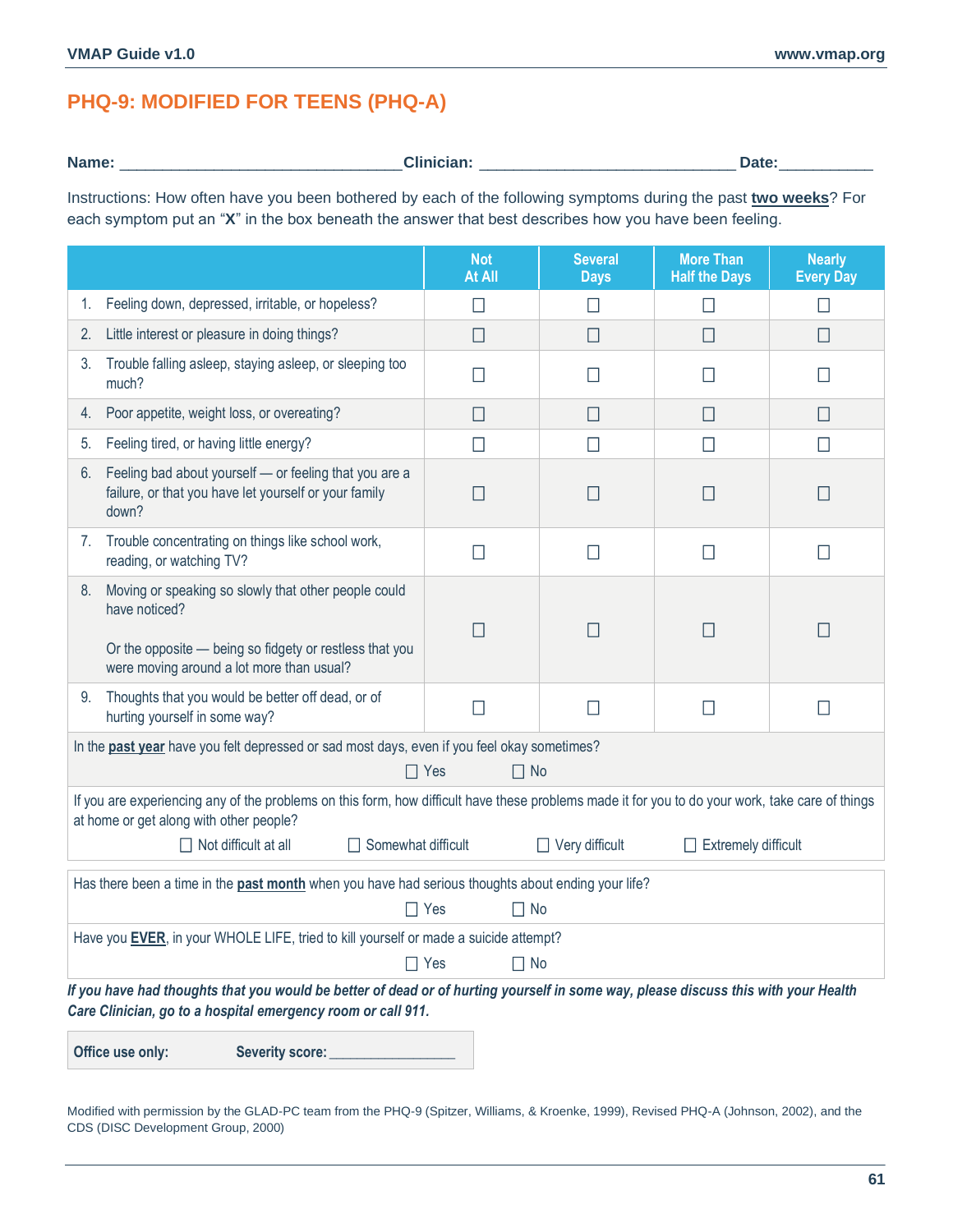# **PHQ-9 MODIFIED FOR TEENS (PHQ-A) SCORING GUIDANCE**

When collecting the measure, please pay special attention to item #9. **If an individual responds to item #9 with a 3, immediately assess safety.** If an individual replies to item #9 with a 1 or a 2, assess for safety and consider VMAP consultation or specialist referral.

| <b>Scores Represent</b> |            |                              |  |
|-------------------------|------------|------------------------------|--|
| $0 - 4$                 | and the    | no or minimal depression     |  |
| $5-9$                   | im a       | mild depression              |  |
| $10 - 14$               | $\equiv$   | moderate depression          |  |
| $15 - 19$               | $\equiv$ . | moderately severe depression |  |
| 20-27                   | $=$        | severe depression            |  |

### **Additional Scoring Guidance:**

[www.aacap.org/App\\_Themes/AACAP/docs/member\\_resources/toolbox\\_for\\_clinical\\_practice\\_and\\_outcomes/symptom](https://www.aacap.org/App_Themes/AACAP/docs/member_resources/toolbox_for_clinical_practice_and_outcomes/symptoms/GLAD-PC_PHQ-9.pdf) [s/GLAD-PC\\_PHQ-9.pdf](https://www.aacap.org/App_Themes/AACAP/docs/member_resources/toolbox_for_clinical_practice_and_outcomes/symptoms/GLAD-PC_PHQ-9.pdf)

# **USING THE PHQ-9 TO ASSESS PATIENT RESPONSE TO TREATMENT**

| Initial Response After 4 Weeks of an Adequate Dose of an Antidepressant |                           |                                                                                                                                       |  |  |
|-------------------------------------------------------------------------|---------------------------|---------------------------------------------------------------------------------------------------------------------------------------|--|--|
| PHQ-9                                                                   | <b>Treatment Response</b> | <b>Treatment Plan</b>                                                                                                                 |  |  |
| Drop of $\geq$ 5 points from baseline                                   | Adequate                  | No treatment change needed. Follow-up in four<br>weeks.                                                                               |  |  |
| Drop of 2-4 points from baseline                                        | Possibly Inadequate       | May warrant an increase in antidepressant dose.                                                                                       |  |  |
| Drop of 1 point or no change or increase                                | Inadequate                | Increase dose; augmentation; switch; informal or<br>formal psychiatric consultation; circle back and<br>confirm therapy is occurring. |  |  |

| Initial Response After 6 Weeks of Psychological Counseling |                           |                                                                                                                                             |  |  |
|------------------------------------------------------------|---------------------------|---------------------------------------------------------------------------------------------------------------------------------------------|--|--|
| PHQ-9                                                      | <b>Treatment Response</b> | <b>Treatment Plan</b>                                                                                                                       |  |  |
| Drop of $\geq$ 5 points from baseline                      | Adequate                  | No treatment change needed. Follow-up in four<br>weeks.                                                                                     |  |  |
| Drop of 2-4 points from baseline                           | Possibly Inadequate       | Probably no treatment change needed. Share PHQ-9<br>with psychotherapist.                                                                   |  |  |
| Drop of 1 point or no change or increase                   | Inadequate                | If depression-specific psychological counseling (CBT,<br>PST, IPT <sup>*</sup> ) discuss with therapist, consider adding<br>antidepressant. |  |  |
|                                                            |                           | For patients dissatisfied with current counseling,<br>review community options.                                                             |  |  |

*\*CBT = Cognitive Behavioral Therapy; PST = Problem Solving Treatment; IPT = Interpersonal Therapy*

*Source: MacArthur Initiative on Depression and Primary Care (2009)*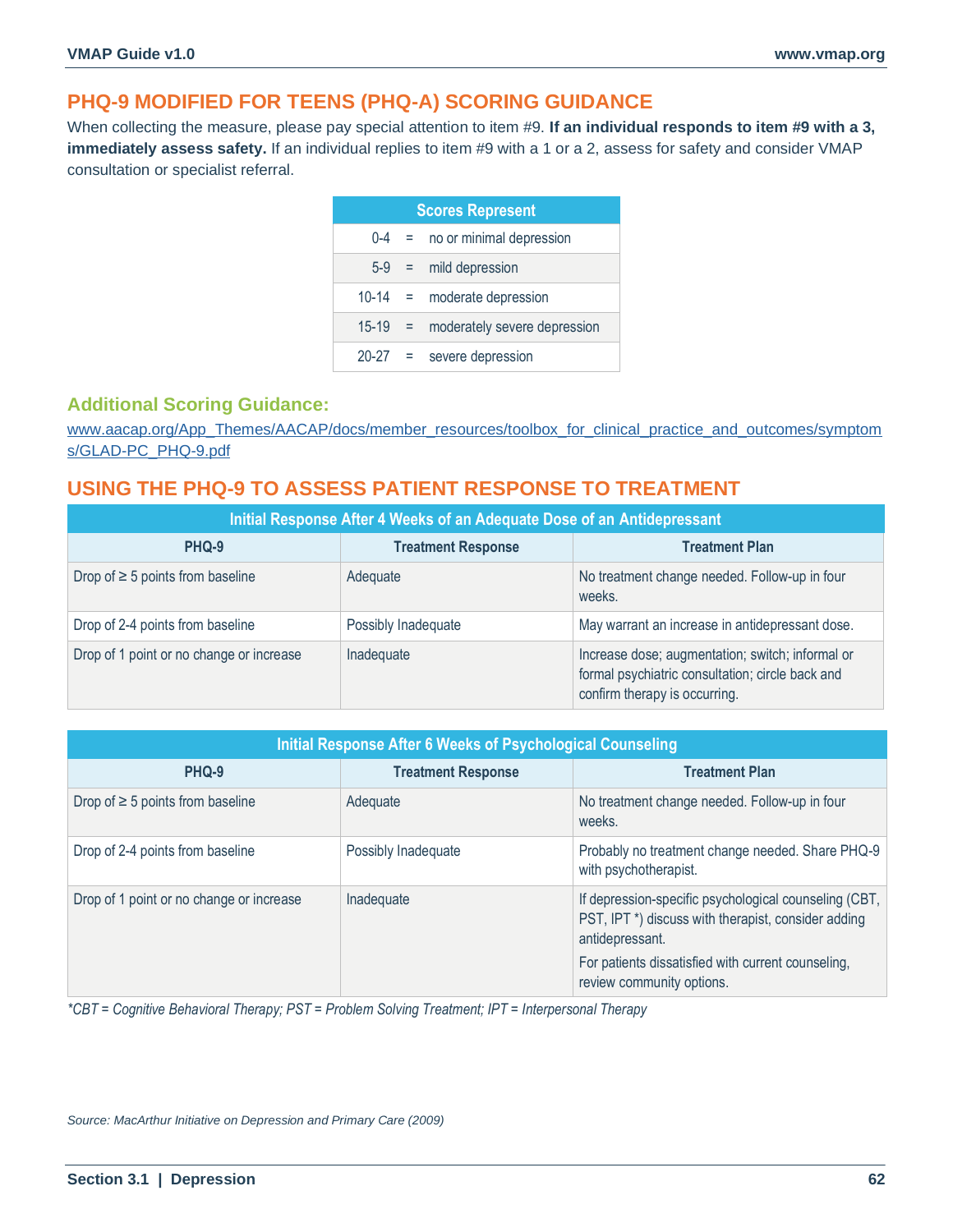# **SHORT MOOD AND FEELINGS QUESTIONNAIRE (PARENT REPORT ON CHILD)**

This form is about how your child might have been feeling or acting **recently**.

For each question, please check ( $\checkmark$ ) how s/he has been feeling or acting in the past two weeks.

- If a sentence was not true about your child, check NOT TRUE.
- If a sentence was only sometimes true, check SOMETIMES.
- If a sentence was true about your child most of the time, check TRUE.

|                                                               | <b>NOT TRUE</b> | <b>SOMETIMES</b> | <b>TRUE</b> |
|---------------------------------------------------------------|-----------------|------------------|-------------|
| S/he felt miserable or unhappy.                               |                 |                  |             |
| S/he didn't enjoy anything at all.                            |                 |                  |             |
| S/he felt so tired that s/he just sat around and did nothing. |                 |                  |             |
| S/he was very restless.                                       |                 | L                |             |
| S/he felt s/he was no good anymore.                           |                 |                  |             |
| S/he cried a lot.                                             |                 |                  |             |
| S/he found it hard to think properly or concentrate.          |                 |                  |             |
| S/he hated him/herself.                                       |                 |                  |             |
| S/he felt s/he was a bad person.                              |                 |                  |             |
| S/he felt lonely.                                             |                 | L                |             |
| S/he thought nobody really loved him/her.                     |                 |                  |             |
| S/he thought s/he could never be as good as other kids.       |                 |                  |             |
| S/he felt s/he did everything wrong.                          |                 |                  |             |

#### **Score the SMFQ as follows:**

NOT TRUE  $= 0$  $SOMETIMES = 1$  $TRUE = 2$ 

A total score on the child version of the SMFQ of 8 or more is considered significant.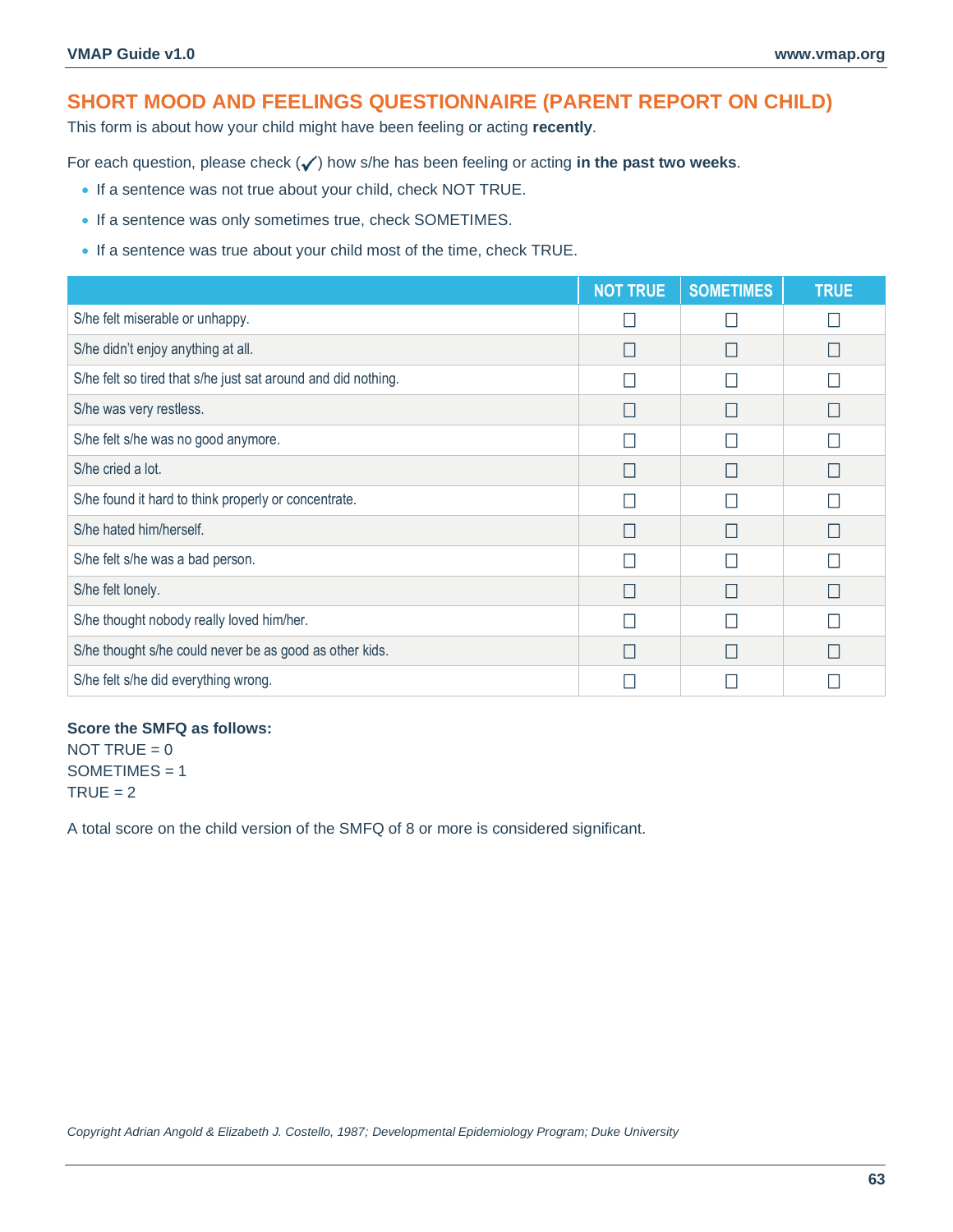# **EVIDENCE-BASED BEHAVIORAL INTERVENTIONS FOR DEPRESSION**

**Cognitive Behavioral Therapy (CBT)** — bidirectional relationship between feelings, thoughts, and behavior to identify patterns of thinking that influence behavior and contribute to depressed mood



**Interpersonal psychotherapy** — explores relationship difficulties with family and friends that can exacerbate depressed mood; teaches problem-solving skills

**Family therapy** — involves family members together to promote alliances, connection, and strengths

**Dialectical Behavioral Therapy (DBT)** — [PowerPoint Presentation \(nami.org\)](https://www.nami.org/getattachment/Get-Involved/NAMI-National-Convention/2015-Convention-Presentation-Slides-and-Resources/B-3-Dialectical-Behavior-Therapy-with-Adolescents.pdf) - may be helpful for patients who experience very strong negative emotions but know few skills to manage them and resort to suicidal/self-injurious behavior

### *Does depression need to be treated? Will it just get better?*

- Single episode of untreated depression can last 6-9 months a whole school year!
- Serious consequences increased risk for suicide, substance abuse, eating disorders
- Impairment in functioning at school, home, work and with peers has long-term implications/consequences
- Lack of treatment increases risk for future relapse and worsening depression which can be harder to treat

### *How can caregivers help children and teens with depression?*

- One caring adult is the path to resilience
- Can make a difference in providing hope and be a sounding board for the child/youth
- Safety planning: talk about suicide and self-harm seriously, remove lethal means, monitor and listen carefully
- Symptom improvement requires encouragement; reduce family conflict and increase support
- Ensure sleep adequacy and hygiene, exercise, healthy diet; consider reducing screen time
- Work with school professionals to adjust workload, lighten other obligations outside school
- Enhance protective factors and reduce risk factors
- Be a coach as your teen learns new ways of thinking and coping through therapy

### *What if therapy is not working?*

- Reassess diagnosis, co-occurring conditions, treatment plan, and compliance
- Consider medication evaluation
- Consider consultation with VMAP

### *Coming July 16, 2022!*

**Virginians will soon be able to dial "988" to access the National Suicide Prevention Hotline.**

The current Lifeline phone number (1-800-273-8255) will always remain available to people in emotional distress or suicidal crisis, even after 988 is launched nationally.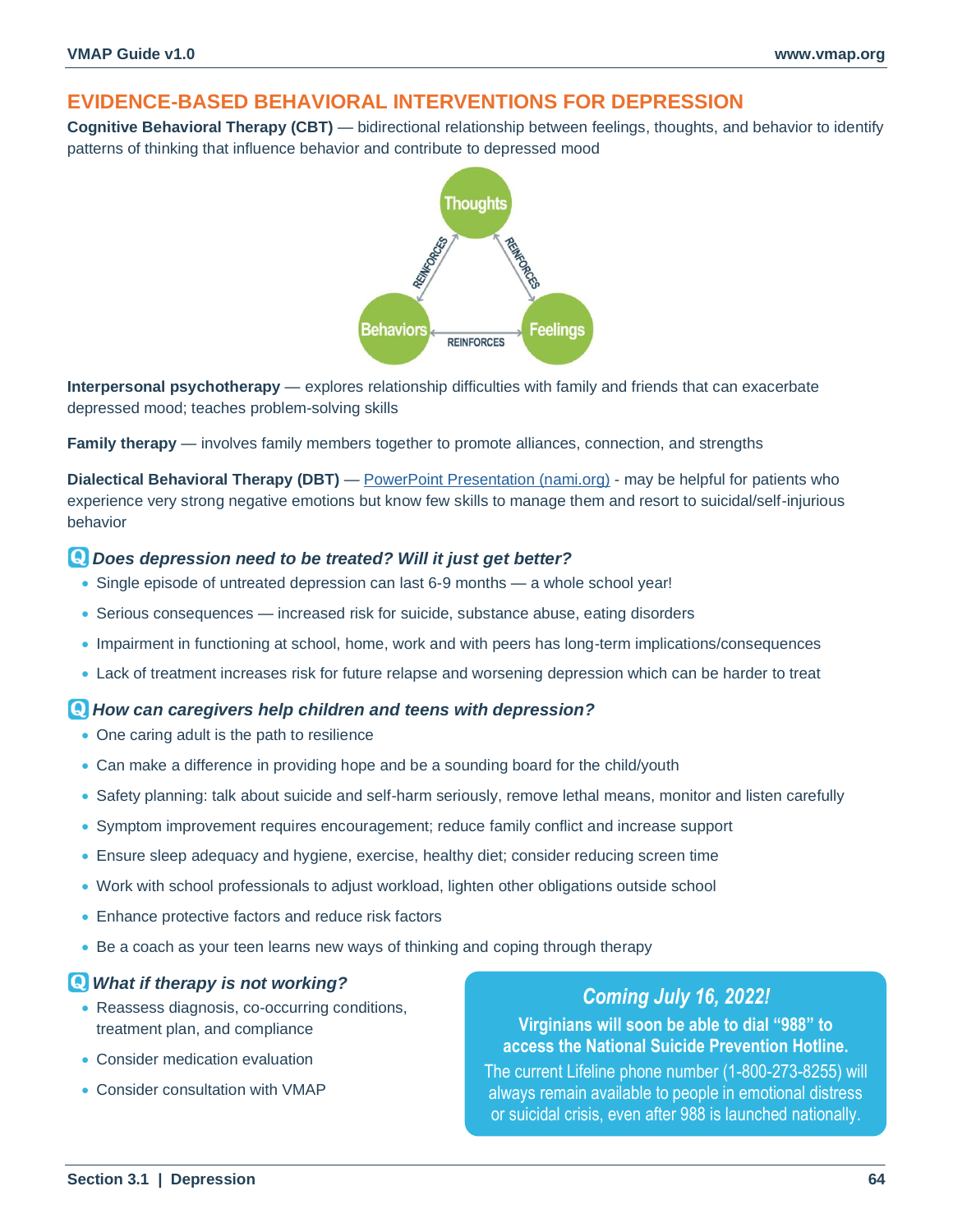# **MEDICATION GUIDANCE: COMMONLY PRESCRIBED ANTI-DEPRESSANTS** (not an exhaustive list)

<span id="page-5-0"></span>

| <b>Class</b> | <b>Generic</b> | <b>Brand</b><br><b>Name</b> | <b>Available Forms/Doses</b>                | <b>Dosing Information</b>                                       | <b>Other Information</b>                                                                                                  | <b>Comments</b>                                                                           |  |
|--------------|----------------|-----------------------------|---------------------------------------------|-----------------------------------------------------------------|---------------------------------------------------------------------------------------------------------------------------|-------------------------------------------------------------------------------------------|--|
| <b>SSRI</b>  | fluoxetine     | Prozac                      | $\bullet$ 20mg/5ml                          | *Initial dose: 5-10mg                                           | When switching meds tapering is not                                                                                       | Common first line, FDA approved for<br>MDD age 8+, OCD age 7+, PMDD                       |  |
|              |                |                             | • Tabs 10/20/40/60mg                        | Max dose: 80mg                                                  | usually required due to very long<br>half-life of active metabolite (avg                                                  |                                                                                           |  |
|              |                |                             |                                             | Typical effective dose: 20mg                                    | $9.3$ days)                                                                                                               |                                                                                           |  |
|              |                |                             |                                             | Duration: 24 hours                                              | Common side effects and risk of<br>serotonin syndrome ++                                                                  |                                                                                           |  |
| <b>SSRI</b>  | escitalopram   | Lexapro                     | 5mg/5ml<br>$\bullet$                        | *Initial dose: 5mg                                              | Contraindicated in known congenital                                                                                       | Common first line, FDA approved for                                                       |  |
|              |                |                             | • Tabs 5/10/20mg                            | Max dose: 20mg                                                  | long QT syndrome<br>Common side effects and risk of                                                                       | MDD age 12+, GAD                                                                          |  |
|              |                |                             |                                             | Typical effective dose: 10mg                                    | serotonin syndrome ++                                                                                                     |                                                                                           |  |
|              |                |                             |                                             | <b>Duration: 24 hours</b>                                       |                                                                                                                           |                                                                                           |  |
| <b>SSRI</b>  | sertraline     | Zoloft                      | $\bullet$ 20mg/ml                           | Initial dose: 12.5mg                                            | Drowsiness and sleep disturbance                                                                                          | Evidence based for MDD, OCD                                                               |  |
|              |                |                             | • Tabs 25/50/100mg                          | Max dose: 200mg                                                 | more common in adults than children<br>Common side effects and risk of                                                    | age 6+, PMDD, PTSD.                                                                       |  |
|              |                |                             |                                             | Typical effective dose: 100mg                                   | serotonin syndrome ++                                                                                                     |                                                                                           |  |
|              |                |                             |                                             | <b>Duration: 24 hours</b>                                       |                                                                                                                           |                                                                                           |  |
| <b>SSNRI</b> | duloxetine     | Cymbalta                    | • Caps 20/30/60mg<br>Sprinkle 20/30/40/60mg | Initial dose: 30mg for at least<br>2 weeks                      | Common side effects: abd pain, dec<br>appetite, nausea, vomiting, dry                                                     | MDD and GAD age 7+, consider after<br>two SSRIs have been tried, juvenile                 |  |
|              |                |                             |                                             | Max dose: 120mg                                                 | mouth, drowsiness, headache.<br>Sexual side effects, sleep                                                                | fibromyalgia age 13+                                                                      |  |
|              |                |                             |                                             | Typical effective dose: 40-60mg<br>for MDD, up to 120mg for GAD | disturbance, and weight loss can<br>be seen.                                                                              |                                                                                           |  |
|              |                |                             |                                             | <b>Duration: 24 hours</b>                                       |                                                                                                                           |                                                                                           |  |
| <b>NDRI</b>  | buproprion     | Wellbutrin                  | Multiple forms<br>Short and longer acting   | Dosing depends upon the release<br>of the med                   | NOT first line therapy for<br>depression - may consider for<br>refractory depression; consider<br>psychiatry consultation | Not first line for ADHD but may be<br>considered for MDD with co-occurring<br><b>ADHD</b> |  |

*Note: all medication information should be verified using current PDR*

SSRI = selective serotonin reuptake inhibitor, SSNRI = selective serotonin-norepinephrine reuptake inhibitor, NDRI= norepinephrine and dopamine reuptake inhibitor

\* Initial dose, max dose, typical effective dose are half for age 8-11.

++ Common SSRI side effects: nausea, diarrhea, dry mouth, drowsiness, insomnia, decreased libido, ejaculatory dysfunction.

Serotonin syndrome is an emergency and is a clinical diagnosis. KNOW all of patient's medications (rx, other substances and supplements) and symptoms of serotonin syndrome: tachycardia, hypertension, hyperthermia, agitation, ocular clonus, dilated pupils, tremor, akathisia, hyperreflexia, clonus, flushed skin, diaphoresis.

Consider **[switchrx.com](https://switchrx.com/)** for guidance on medication switch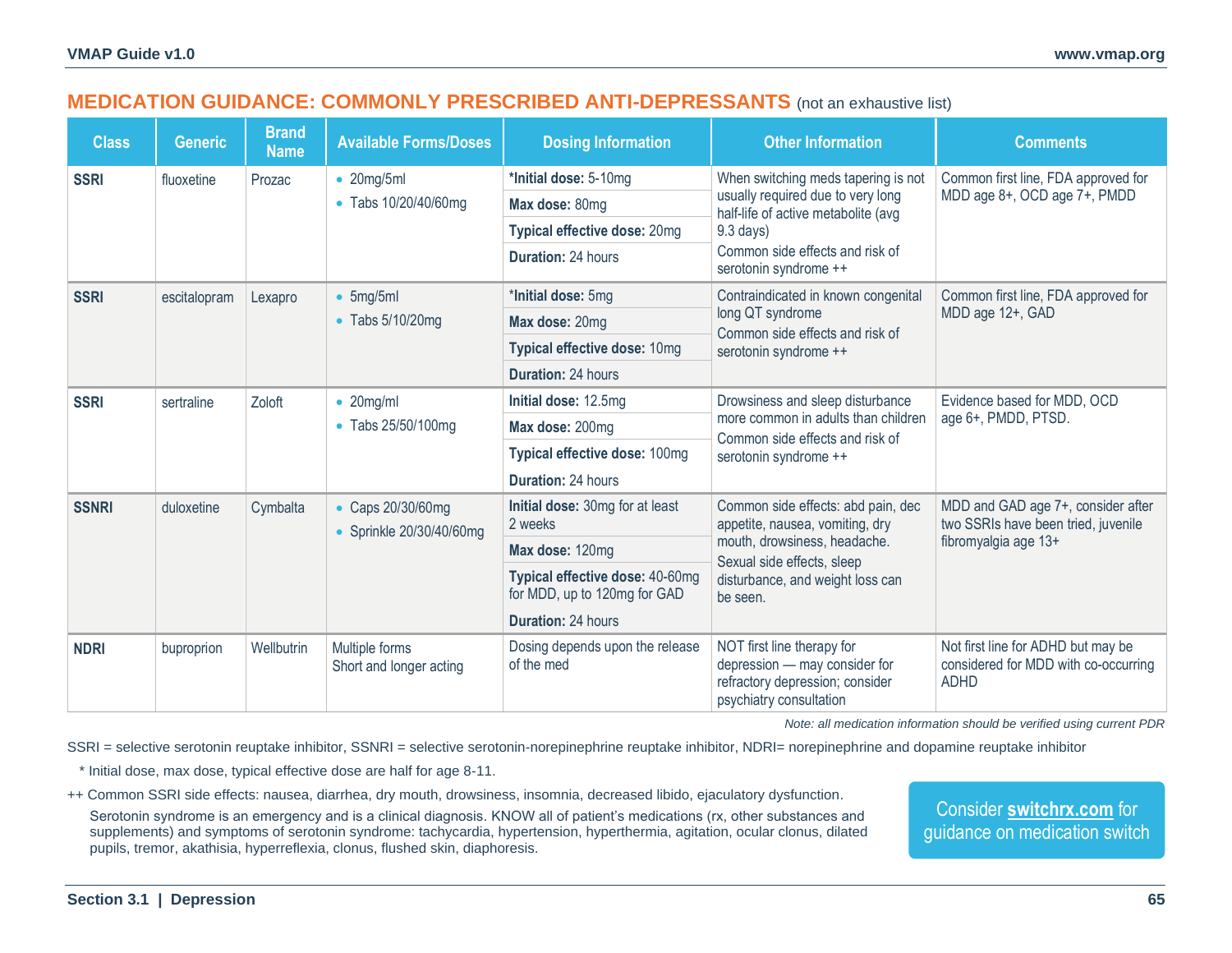# **PROVIDER TIPS & CLINICAL PEARLS: PCP MANAGEMENT OF DEPRESSION**

| <b>Careful History</b>                                                                                                                                                                                                                                                                                                                                                                                                                                                                                                                                                                                                          | <b>Presentation</b>                                                                                                                                                                                                                                                                                                                                                                                                                      |
|---------------------------------------------------------------------------------------------------------------------------------------------------------------------------------------------------------------------------------------------------------------------------------------------------------------------------------------------------------------------------------------------------------------------------------------------------------------------------------------------------------------------------------------------------------------------------------------------------------------------------------|------------------------------------------------------------------------------------------------------------------------------------------------------------------------------------------------------------------------------------------------------------------------------------------------------------------------------------------------------------------------------------------------------------------------------------------|
| • Functioning in all domains<br>• Trauma and triggers<br>• Somatic and mood complaints<br>• Co-occurring and/or family hx of psychiatric diagnoses<br>• Substance abuse<br>• History of mania<br>• Peer relationships<br>• Sexual identity, gender identity<br>• Perfectionism                                                                                                                                                                                                                                                                                                                                                  | • Younger children: withdrawal, temper tantrums, persistent<br>boredom, school avoidance, failure to gain weight appropriately<br>Teens: irritability or anger, reckless or hostile behavior, low self-<br>$\bullet$<br>esteem, new academic issues, withdrawal from activities and<br>peers, substance abuse and risk-taking behaviors                                                                                                  |
| <b>Medical Work-Up and Differential Diagnosis</b>                                                                                                                                                                                                                                                                                                                                                                                                                                                                                                                                                                               | <b>Psychoeducation</b>                                                                                                                                                                                                                                                                                                                                                                                                                   |
| • Complete PE, weight change and appetite<br>• Hx of traumatic brain injury, recurrent concussion<br>• Consider labs if clinically indicated:<br>TSH, CBC, urine drug screen, pregnancy test<br>• Consider possible differential diagnoses:<br>Adjustment disorder<br>• Anemia<br>$\hfill \textcircled{.}$<br>Bereavement<br>• Thyroid dysfunction<br>$\bullet$ PTSD<br>Adverse effect of medication<br>$\begin{array}{c} \bullet \\ \bullet \end{array}$<br><b>Bipolar Disorder</b><br>Substance use<br>$\bullet$<br>$\color{black} \bullet$<br><b>DMDD</b><br>• Mononucleosis<br>$\bullet$<br>Substance induced<br>depression | • Message to patient: "We are glad you're here. We are on the<br>same team!"<br>See <b>Suicidality Care Guide</b> for safety planning<br>$\bullet$<br>• Self-care is power! Strong bodies make strong minds; encourage<br>sleep, exercise, nature.<br>• See family handout<br>• Patients with residual symptoms have an increased risk of relapse<br>• GLAD-PC is free to download: screeners, medication guidelines,<br>family handouts |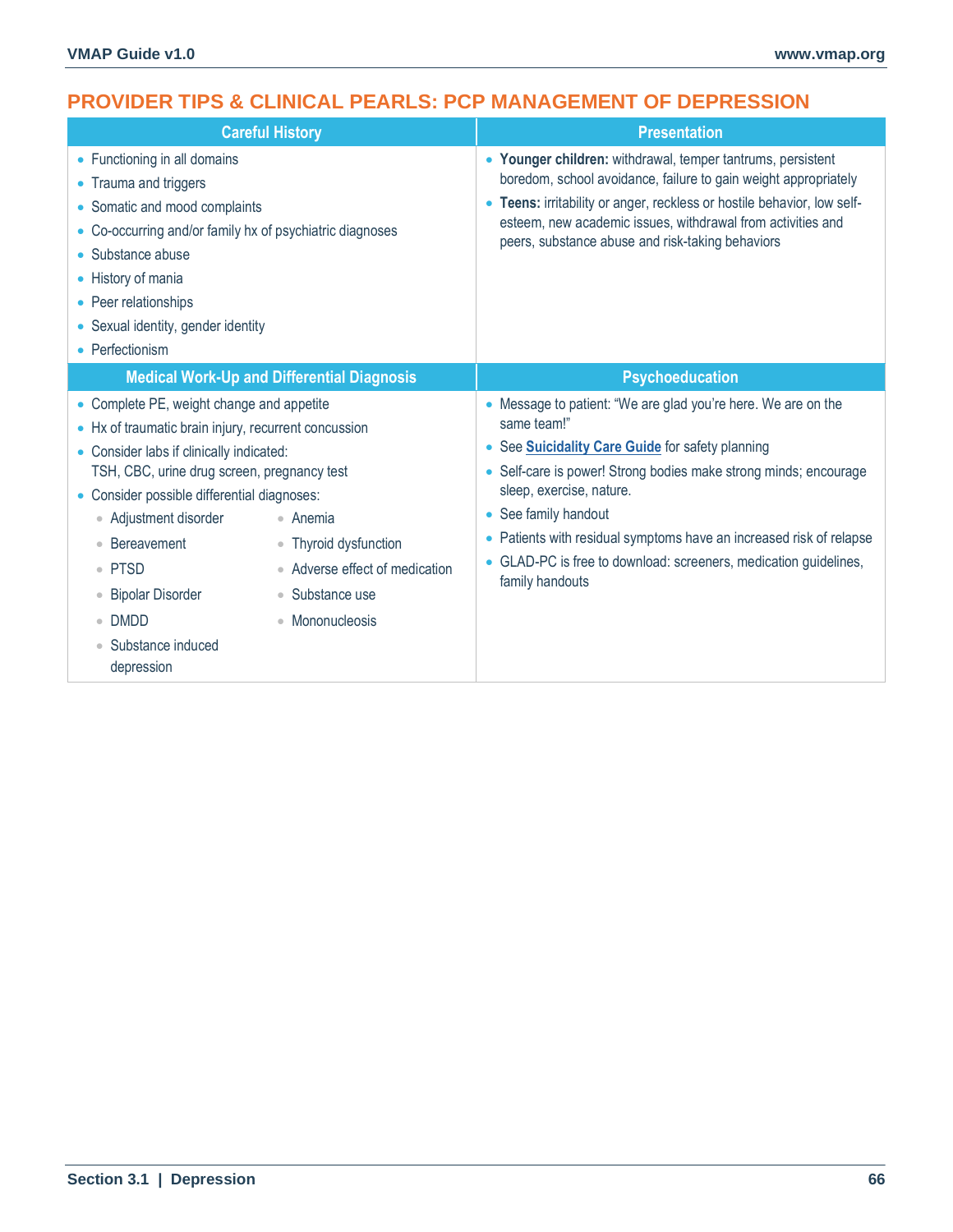# **PREVALENCE OF DEPRESSION**

**Estimates:** 2-4% in children, 4-8% in adolescents **Increases** by a factor of 2-4 after puberty, especially in females

### **Screening and Diagnostic Criteria**

- 5 or more of symptoms (with one of these **\*** nearly daily):
	- Depressed, sad, or irritable mood\*
	- Significant loss of interest or pleasure in activities\*
	- Significant weight loss/gain or appetite changes
	- Difficulty falling/staying asleep or sleeping too much
	- Restlessness, unable to sit still (psychomotor agitation), being slowed down (psychomotor slowing)
- Fatigue or loss of energy
- Feelings of worthlessness, excessive/inappropriate guilt
- Concentration/decision-making difficulties
- Constant thoughts of death, suicidal thinking, or a suicide attempt
- Symptoms have lasted for at least 2 weeks, affecting performance at school, at work, with family, or with friends
- Symptoms are not caused by medication, drug abuse, or alcohol and are not the result of another medical or mental illness

## **[GLAD-PC Toolkit](https://www.thereachinstitute.org/wp-content/uploads/2021/08/glad-pc-toolkit-2018.pdf) published in 2018 for primary care providers**

Download the entire document for free, and consider these handouts for families:

| How Can You Help with Sleep Problems                                                                                                                                                                                                                                                                                                                                                                                                                                                                                                                                                                                                                                                                                                                                                                                                                                                                                                                                                                                                                                                                                                                                                                                                                                                                                                                                                                                                                                                                                                                                                                                                                                                                                                                                                                                                                                                                                                                                                                                                                                                                                                                                                                                                                                                                                                                                                                                                                                                                                                                                                                                                                                                                                                                                                                                                                                                                                                                                                                                                                                                                                                                                                                                                                                                                                                                                                                                                                                                                                                                                                                                                                                                                                                                                                                                                                                                                                                                                                                                                                                                                                                                            |
|-----------------------------------------------------------------------------------------------------------------------------------------------------------------------------------------------------------------------------------------------------------------------------------------------------------------------------------------------------------------------------------------------------------------------------------------------------------------------------------------------------------------------------------------------------------------------------------------------------------------------------------------------------------------------------------------------------------------------------------------------------------------------------------------------------------------------------------------------------------------------------------------------------------------------------------------------------------------------------------------------------------------------------------------------------------------------------------------------------------------------------------------------------------------------------------------------------------------------------------------------------------------------------------------------------------------------------------------------------------------------------------------------------------------------------------------------------------------------------------------------------------------------------------------------------------------------------------------------------------------------------------------------------------------------------------------------------------------------------------------------------------------------------------------------------------------------------------------------------------------------------------------------------------------------------------------------------------------------------------------------------------------------------------------------------------------------------------------------------------------------------------------------------------------------------------------------------------------------------------------------------------------------------------------------------------------------------------------------------------------------------------------------------------------------------------------------------------------------------------------------------------------------------------------------------------------------------------------------------------------------------------------------------------------------------------------------------------------------------------------------------------------------------------------------------------------------------------------------------------------------------------------------------------------------------------------------------------------------------------------------------------------------------------------------------------------------------------------------------------------------------------------------------------------------------------------------------------------------------------------------------------------------------------------------------------------------------------------------------------------------------------------------------------------------------------------------------------------------------------------------------------------------------------------------------------------------------------------------------------------------------------------------------------------------------------------------------------------------------------------------------------------------------------------------------------------------------------------------------------------------------------------------------------------------------------------------------------------------------------------------------------------------------------------------------------------------------------------------------------------------------------------------------------------|
| Things you can do to help yourself.<br>All of to used roomly done to financian well-during the day. Having just one sight of poor slow can<br>sade it ways Afford to per attention to me wheel or work, make us doney throughout the day, cleans<br>as hypothe near deceipsy, and becomes feeling unrable, accords; allowed<br>Instructions: Inhan payak are depressed they often forget to lake care of themselves. By setting<br>denne or centless. When more eights of little sines will up, petting through<br>self-care goals you can take an active into in helping yourself feel beller more quickly. Choose one or<br>the decoup because a looker battle!<br>fuck of the ansas better and set a post. Make sure the goal is clear and reasonable. In the space bettro<br>the boxes rate how likely you are to foliou though on the analy you set. If you are not yerly sure you<br>Toop problems Emperally sector as a part of depiremine. In fact, slowing<br>can follow through on your goal you may want to find attentions or make some adjustments.<br>prehinso, ridue sleeping too seach or bering difficulty sleeping mongh, we use of the composes of<br>exces depression. Although some sleep problems more require medication to get better, three are<br>Eat.<br><b>Inedula</b><br>things YOU' can do to help improve your about. By improving your along beginne (your cheq) behind<br><b>Pleasant</b><br>Balanced<br>you can get cul of you habov. But we making it hashe for you to get a good sight's out.<br>Arthutties<br>Mezic<br>1. Keep a regular sleep schedule. To a to go to bed and write up at the same<br>Even Fringh 1 tres not feet<br>Even 61 don't hat the K. Lud.<br>time every der. It can take your body around ders to works to adjust to a new<br>age  hallsmooth meals per than<br>mentioned in all, anywards by<br>along schedule, sa steving up late on weekends and deeping in really learns<br>schedules for activities sect-<br>to pulses.<br>tone budy comband.<br>years for the next trunk. They<br>2 Watch what you can said detail new bushines. Fund as details with cultivier<br>is a variety was charactered care between you app. As and notice his monds or broad<br>Choose healthy fourth 1<br>(Sueafy your and you yours)<br>Steam's Serface Sechiater. Science people find with or stells details: in a Christmas's to-<br>he belpfiel in folling sub-sp Milk contains triptoplan, which cames despiness.<br>1. Elements had below. Ornships all chall and envisions cuteremes bells preview time from setting a<br><b>Scend Time</b><br>good eight's simp.<br><b>Small Goals</b><br>Relaxing<br>4 Make tier you belower is or up its day. Toy to just our the trappenture<br>Simple Steps<br>of the come is constituted to these are first actions, and the scope in dark.<br>Each used I will argued at loans<br>The product in<br>. Main relaxing for<br>3. Execute regularly. Getting vigorous teamine during the allersons that 4-6<br>constant for participating or than<br>the given to<br>hours before bodinari has been found to could in better along<br>tolo-ing actuals:<br>6. Get coinally and see the sen, Soulight below the budy council<br>in a reading vetting in a<br>its biological clied. This clied lets as know when to feel sleepy and when to be<br>Journal, Make Integriting.<br><b>Floate relaxation</b><br>7. Use your bad outs for over at stone. Due to work TV or do howeverely in both<br>3. If you don't full sulary within 19 or 13 minutes, are not of both. Du a quire, dall settents until your<br>How likely are you to follow through with these activities prior to your cent visit?<br>are feeling slenge and try same.<br>8. Find a relating activity to de helius had. A warm had, guist<br>means, and or talking with a friend can all help you make the<br>What might get in the way of your completing filese activities prior to your exact clair?<br>change from decision to conference. Find what works bent for<br><b>SOF</b><br>Behalinedd) ha thu above tua'riora<br><b>Beneat William</b><br>Two Decritors of Healt Rolls and Healt Residence |
| Gaildian for Additional Determine in Planer Cars Versea, 8  UP<br>6 2018 The REACH Instrume<br>Gaiklande Abdoom Dpenso a Power Car, Vessa 1 115                                                                                                                                                                                                                                                                                                                                                                                                                                                                                                                                                                                                                                                                                                                                                                                                                                                                                                                                                                                                                                                                                                                                                                                                                                                                                                                                                                                                                                                                                                                                                                                                                                                                                                                                                                                                                                                                                                                                                                                                                                                                                                                                                                                                                                                                                                                                                                                                                                                                                                                                                                                                                                                                                                                                                                                                                                                                                                                                                                                                                                                                                                                                                                                                                                                                                                                                                                                                                                                                                                                                                                                                                                                                                                                                                                                                                                                                                                                                                                                                                 |
|                                                                                                                                                                                                                                                                                                                                                                                                                                                                                                                                                                                                                                                                                                                                                                                                                                                                                                                                                                                                                                                                                                                                                                                                                                                                                                                                                                                                                                                                                                                                                                                                                                                                                                                                                                                                                                                                                                                                                                                                                                                                                                                                                                                                                                                                                                                                                                                                                                                                                                                                                                                                                                                                                                                                                                                                                                                                                                                                                                                                                                                                                                                                                                                                                                                                                                                                                                                                                                                                                                                                                                                                                                                                                                                                                                                                                                                                                                                                                                                                                                                                                                                                                                 |

Self-Care *(p.117-118)* Sleep *(p.119)* Therapy *(p. 120)* Meds *(p. 123)*



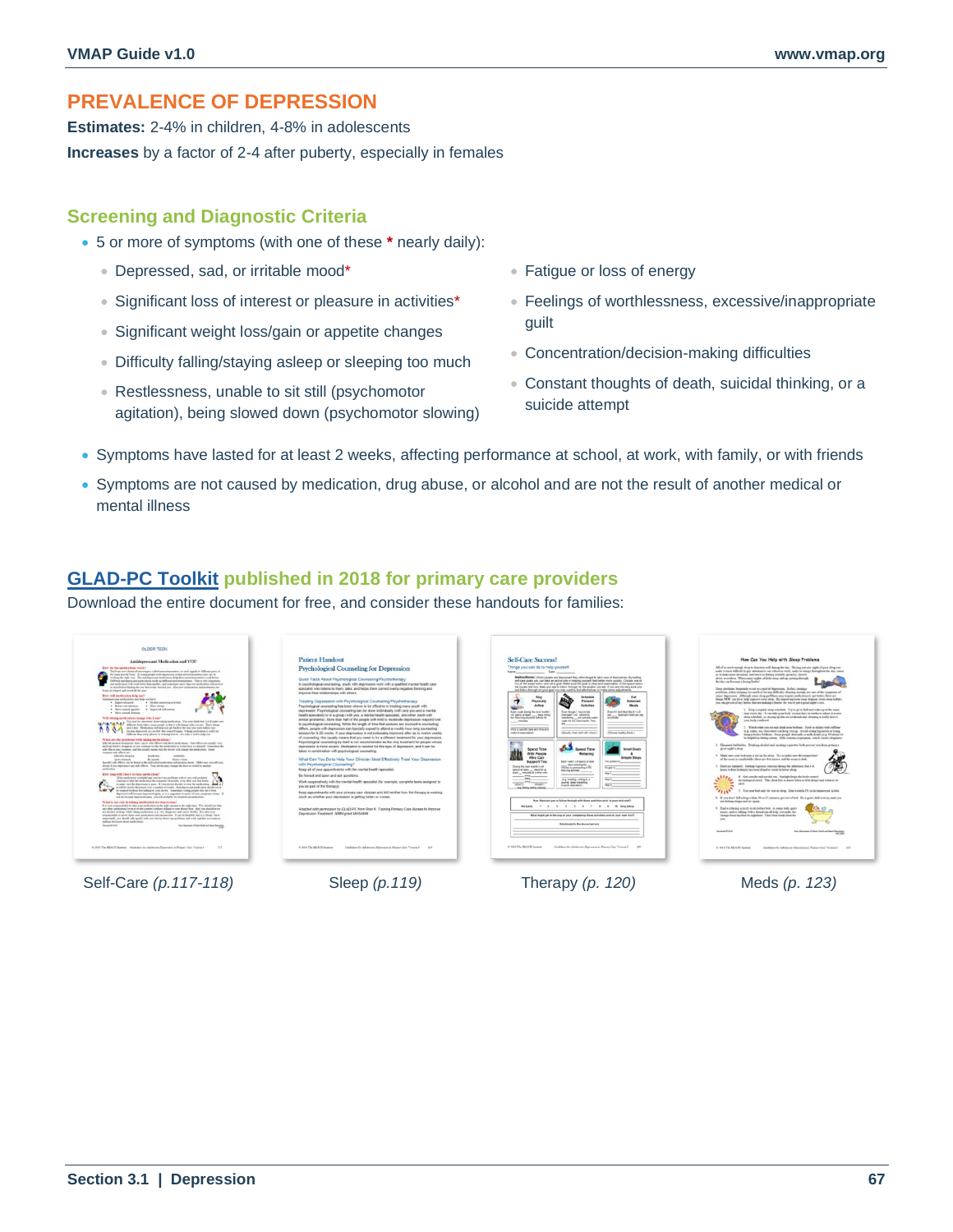# **PROVIDER TIPS: EVIDENCE-BASED PHARMACOTHERAPY FOR DEPRESSION**

#### **PCP checklist before starting meds:**

- $\checkmark$  careful assessment, including trauma and triggers
- $\checkmark$  family hx and success with medications
- $\checkmark$  alliance with family
- $\checkmark$  setting goals for treatment
- $\checkmark$  safety planning
- $\checkmark$  active follow-up and/or therapy have not resulted in improvement
- $\checkmark$  depression is moderately severe or severe

#### **SSRIs (selective serotonin reuptake inhibitors) are first line:**

1. FDA-approved medications:

**Fluoxetine: age 8+ Escitalopram: age 12+** 

2. Evidence-based medication for depression: **Sertraline**

### **[See Medication Dose Chart](#page-5-0)**

*This is not intended to be an exhaustive overview of antidepressants, but rather a starting point for providers to become familiar with the evidence-base for general practice with pediatric patients.* 

## **Review SSRI side effects:**

| <b>Common</b><br>Usually resolve with time | <b>Less Common</b><br>May require med change |                  | <b>Rare But Notable</b><br>Emergency |
|--------------------------------------------|----------------------------------------------|------------------|--------------------------------------|
| • Insomnia                                 | • Agitation                                  | • Constipation   | • New Suicidality                    |
| • Sedation                                 | • Restlessness                               | • Dizziness      | • Serotonin syndrome                 |
| • Appetite change (up $\approx$ down)      | Impulsivity                                  | $\bullet$ Tremor | • Easy bleeding                      |
| • Nausea                                   | Irritability                                 | • Diarrhea       | • Hyponatremia                       |
| • Dry mouth                                | • Silliness                                  |                  | $\bullet$ Mania                      |
| $\bullet$ Headache                         |                                              |                  | • Prolonged QT interval              |
| • Sexual dysfunction                       |                                              |                  |                                      |

### **Review Box Warning: Monitor carefully for suicidal thoughts, especially in early treatment phase**

- 2004 FDA review of 24 clinical trials (4,400 children and teens prescribed antidepressants for MDD, anxiety, OCD). **No completed suicides in any trials.**
- See guidebook module on Psychopharmocology Basics

### **Initial treatment phase: medication effect might not be felt until 4-6 weeks**

- **Week 1-2:** start SSRI at initial test dose to assess for adverse effects; contact family to assess after Week 1
- **Week 2-4:** if no adverse effects and residual symptoms, increase to target dose
- **Week 4:** recheck in person or via telehealth and use a rating scale to support assessment

### **Continuation phase: goal is remission by 8 weeks**

- AACAP recommends monitor monthly for 6 months after full remission
- If partial improvements, side effects, or maximum dose consider contacting VMAP or psychiatry referral

#### **Remission phase: 6-12 months of successful treatment**

• If score < cut-point without impairment, then consider tapering antidepressant medication according to the following schedule: decrease daily dose by 25% every 2-4 weeks (or more slowly!) to starting dose, then discontinue.

## **VMAP psychiatrists and care navigators are only a phone call away! 1-888-371-VMAP (8627) | www.vmap.org**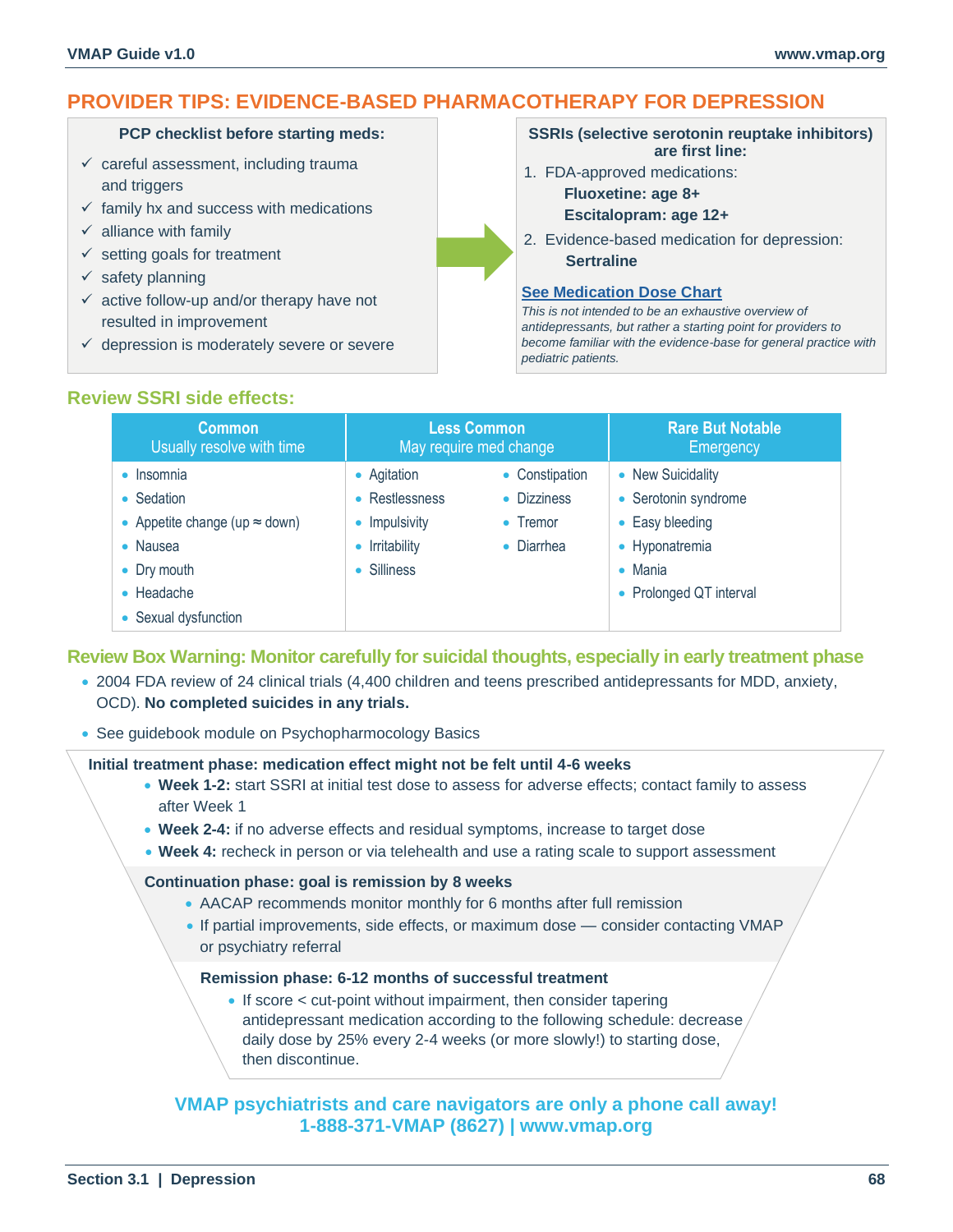# **DEPRESSION ACTION PLAN**

# **My important contacts:** parents, caregivers, PCP, therapist, neighbor, teacher, friend! *Put all in your phone now! Take a picture of this plan!*

| <b>Contacts</b>           | <b>Daytime</b><br><b>Phone</b> | <b>Evening</b><br><b>Phone</b> | <b>E-mail Address</b> |
|---------------------------|--------------------------------|--------------------------------|-----------------------|
| Name:                     |                                |                                |                       |
| Name:                     |                                |                                |                       |
| Name:                     |                                |                                |                       |
| PCP:                      |                                |                                |                       |
| Therapist:                |                                |                                |                       |
| <b>Emergency Contact:</b> |                                |                                |                       |



# **National Suicide Prevention Lifeline: 1-800-273-TALK (en Español: 1-888-628-9454) Crisis Text Line: Text "HOME" to 741-741**

### **How to use this plan:**